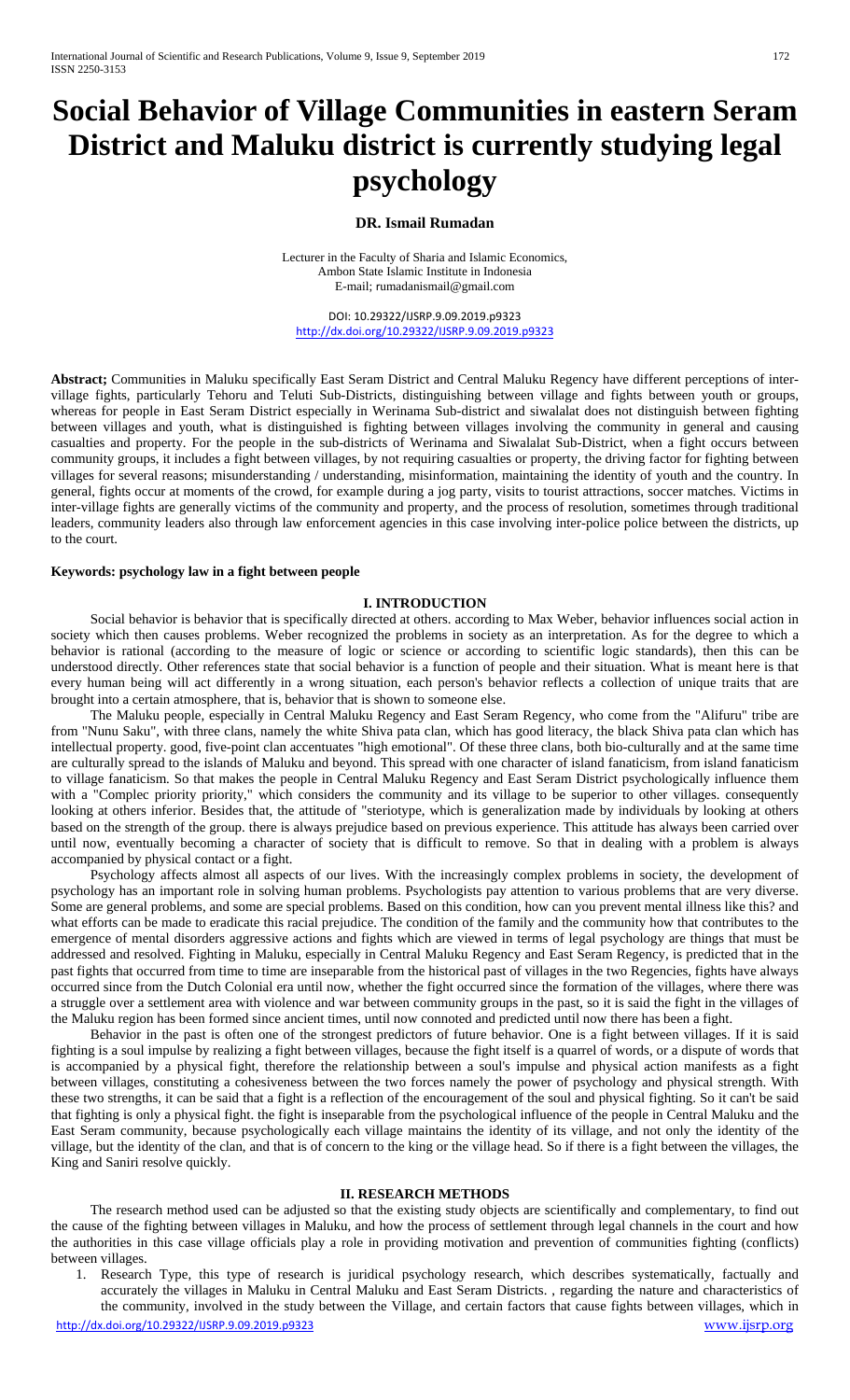psychological terms the law can be young to know the collective behavior, encouragement of morality and mentality of the community which is always quickly influenced in its involvement in a fight.

- 2. Research Object, The object of this research is a fight between villages in Maluku, especially in Central Maluku Regency and East Seram Regency. as well as the legal consequences that arise, considering that Maluku has just finished from the conflict of syara, takes a long time and takes a large number of victims, psychologically influences the personal attitude of the community so that it is difficult to forget, and until now there has been a fight between villages who was involved in the fight yesterday.
- 3. Research Location; The location of this research is in Maluku, especially in the villages in Central Maluku and East Seram districts.
- 4. Population and sample; 1) Popolation in this study is that people in sub-districts and villages who often fight, for example in Central Maluku Regency, consist of; Tehoru sub-district, Teluti sub-district, East Seram District, consisting of Werinama sub-district and Siwalalat sub-district. 2) samples, taken randomly from each village that always fights.
- 5. Types and sources of data, in each study must have a clear source of data to perfect a study. For this reason, this research uses two types of data as follows: 1) Primary Data, this type of data is found in the field when conducting research through in-depth interviews with people involved in fights, and community leaders. 2) Secondary data, this type of data will be obtained through books, magazines and other reading sources that are relevant to this research.
- 6. Data Collection Techniques, data collection techniques are carried out seriously because researchers are also the main instrument in data collection using techniques; 1) direct observation, 2) in-depth interviews, 3) literature / documents. This research data was collected from key informants, namely the community involved in the fight and community leaders. Conducted by 1) Direct observation is carried out by looking directly at the day-to-day activities of the informants, so that they clearly know the background of the informant in order to determine the weight of the information conveyed. 2) In-depth interviews are conducted with informants using research instruments in the form of interview guidelines, so that they are more organized and systematic. 3) documentation is done by collecting data in the form of writings, data in the form of archives, writings, relating to research. After the data is collected, it is categorized in a certain pattern so that it can be presented in accordance with the proposed research formulation. The next step connects the results of the categorization with related theories and conclusions are drawn.
- 7. Data analysis techniques, data analysis techniques are used to analyze research data with an interactive analysis model, which is analysis aimed at three components as follows: 1) Data Reduction (data reduction). 2). Data Presentation. 3). Withdrawal Conclusions and Verification of Data.

### **III. RESULTS AND DISCUSSION**

# **1. Community Fighting**

Fights have the meaning of quarrels or quarrels and energy fights, hence, fights accompanied by words and energy fights. The forms of fighting are:

- 1. The form of natural conflict that is produced by individuals or groups, because they are involved in having different attitudes, beliefs, values or needs.
- 2. Conflict or conflict because there are differences in the needs, values and motivations of the actors involved in them.
- 3. Conflict between two or more parties (individuals or groups) who have, or feel they have, certain goals but are encompassing ideas, feelings, or actions that are not in line.

Fighting in a collective sense is sometimes defined as a condition, sometimes as a process, sometimes as an event. The fight as a behavior that is an action system has a conflict when the system has two interests or two goals that are not the same. The way to define it as a process is a struggle for values and goals for status, power and resources, where the goal of a rival or opponent is to offer, hurt and eliminate the rifal. When viewed from this description illustrates that it is community psychology that determines the occurrence of a fight or does not depend on the interests of each person and group that has different interests. So fighting is common between individuals and can be between groups. Psychologically use power to describe behavior, both open and closed behavior, which is offensive or defensive, accompanied by the use of force in others. These fights can cause the following four violence:

- 1. Open violence, i.e. violence that can be seen, such as fighting
- 2. Hidden violence or not done directly, such as threatening behavior
- 3. Aggressive violence, i.e. violence done not for protection but to get something
- 4. Defensic violence, is violence carried out as an act of self-protection from aggressive or defensic violence can be open or closed

Of the four types of violence, associated with fighting between villages in Maluku classified as open violence, and can also be closed violence, it could have been before the fight was preceded by threats against community members between one village and another village, which psychologically influential or emotionally provoked to carry out attacks or defamation openly. The fight was first known to the descendants of the Prophet Adam As, Namely between Qabil and Abel, in the Qur'an the fifth letter (al Maidah) was explained that Qabil when both offered sacrifices in the form of sheep and crops, then received from one of them both (habil ) and what he did not receive (qabil), then kabil said to habil I will kill you, habil also said that Allah only accepts the sacrifice of those who fear Allah. In other narrations when habil and qabil were to be intermarried with their siblings, habil with his third brother, and Qabil with his fourth brother, qabil objected to marry his fourth sister, then there was an affair between Qabil and Abel. From the description above shows that the fight is a special crime from individuals or groups of people who are unconsciously involved in committing crimes that can sacrifice others, in the form of destruction, persecution, theft, murder. Finally, it is certain that a fight is a crime that violates criminal law.

During the Laskar Andi Saleh, Permesta, DI / TII, many people in South Sulawesi experienced the shock of social life because of the many actions in the community, which disturbed the stability in the community. In history, there is a war between one kingdom and another, for example the kingdom of Gowa and the kingdom of Bone, the kingdom of Ternate with the kingdom of Tidore and others. The fight that was put forward with historical history and maintained the identity of each country and self, made the people more courageous and stimulated the formation of the perception that each country had a power that could not be defeated by other countries; from this kind of perception, it could be continued fighting between countries down hereditary with the patterning of selfdefense mechanisms and the country that is expressed through feelings, attitudes and social behavior between countries, eventually become a characteristic of society. In West Kalimantan experienced the first two violent acts of fighting in early 1977, in West Kalimantan between the Dayak and the Malays, in 2000 madurese and the southwest. How the Dayaks and Malays fought and fought over two decades.

Fighting in the city of Ambon began as a result of a fight between Pemuda Batu Merah and Pemuda Mardika, namely Jacob Lauhery and Nursalim which eventually spread into a bloody Ambon conflict on January 19, 1999. But before that there was a fight between residents of the Wailette hamlet on December 13, 1998, the fight in Air Bak 27 December 1998, the fight in Batu Gantung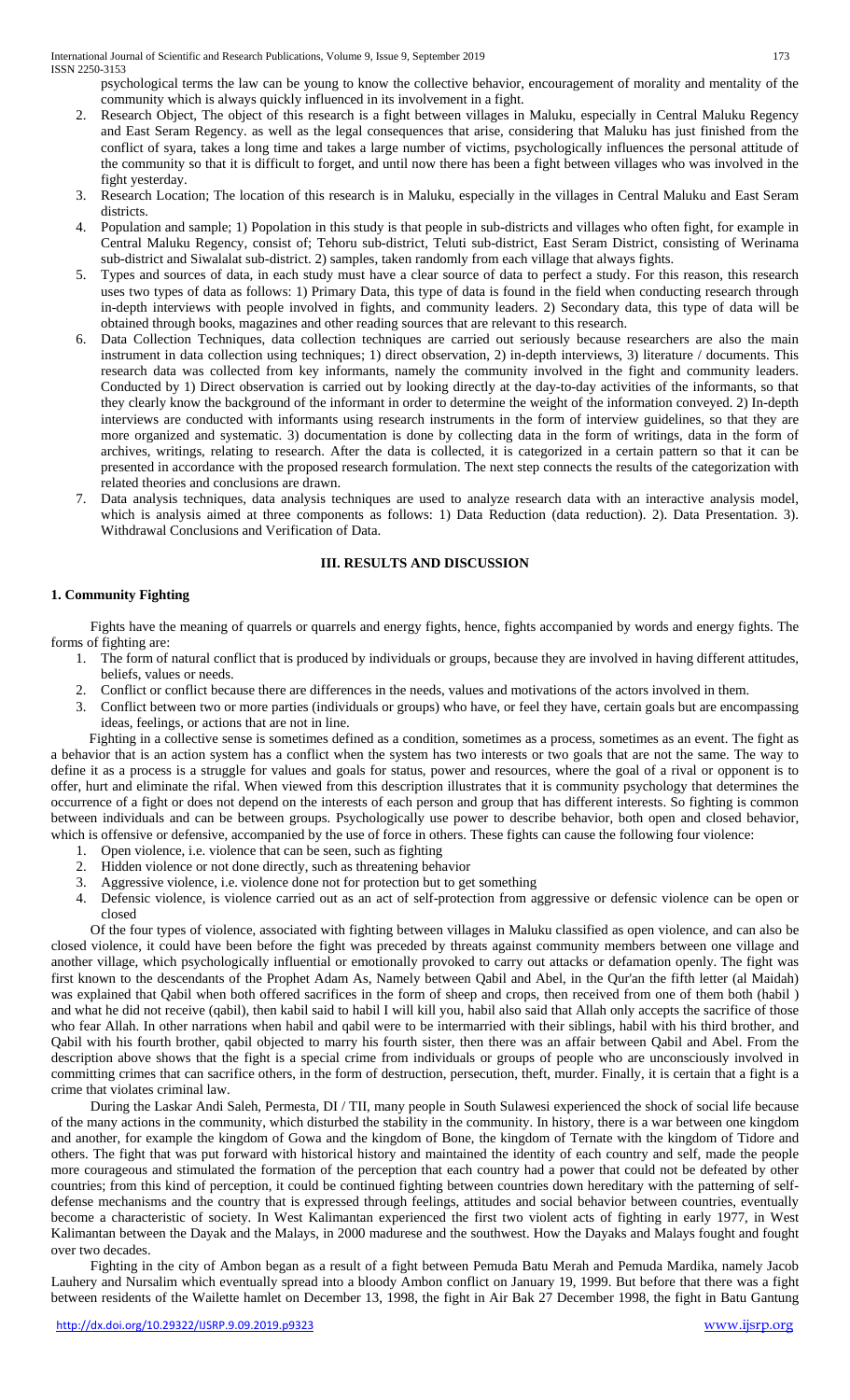Waringin 5 January 1999. So the fight in Ambon had already taken place in several places and several areas that became a habit or character of the community, even not only that, inter-state fights in Maluku almost every year occurred between one country with another country, both fellow Muslims, or fellow Christians, or between Muslim lands and Christian lands.

Fighting does occur in every process of human relations, and relationships between people can occur anywhere and anytime, from the level of interpersonal, intergroup, intercommunity, to between nations. Thus the frequency of fighting situations always occur from a small scale to a broad scale in a society between various parties, which is driven by various factors differences in entic, race, religion, economy, customs, culture, all of which grow because of differences in values, beliefs and beliefs , as well as attitudes towards issues. For example, local communities may often deal with issues such as fees for children's education, lack of facilities in agriculture and animal husbandry, while urban communities are dealing with eviction issues, justice and human rights, lack of public facilities or facilities. Perhaps in organizations, fights occur because of differences in the value orientation of duties and functions between leaders and subordinates, between men and women, between ethnic groups and races, such issues are indeed a contributing factor to fights that occur in these various lefels.

# **2. The meaning of law in shaping behavior**

The law can direct people towards renewing behavior that suits their needs to be able to face various challenges, now and in the future. In terms of legal culture, namely how people perceive the law, the law is generally perceived as. a normative order in the life of the state functions to regulate the lives of citizens by setting limits on what must be done and what should not be done aiming to protect every citizen by referring to basic values such as humanity and justice established by an authority whose legitimacy is recognized by all citizens. Thus it can be said that from the standpoint of community behavior, the law has two functions, namely: strengthening the existing patterns of community behavior and wanting to be maintained and / or changing existing patterns of community behavior towards new behaviors that are aspired.

The public perception of the law and the reality it feels in accepting legal treatment is an important element in developing legal behavior. If the community truly perceives that the law protects their interests and in its implementation is carried out by an authority whose legitimacy is recognized by citizens, then the process of stabilization or behavior change carried out through a legal approach will be carried out regularly and planned. Legal certainty and guaranteed implementation are the basis for the community in developing normative behavior that is needed for the safety and comfort of a life together. Public trust in law enforcement officials and the process of law enforcement is an important element in developing behavior that cares about the law, which appears in the form of acts that understand the rules, implement the rules, and are willing to bear the consequences due to violations of the law they do. Feelings of being treated fairly are also important for compliance with rules in social life according to applicable law. On the other hand, legal treatment which is felt to be impartial will encourage the emergence of behavior that tends to deny, which can appear in the form of "avoidance" or even against the law ("peaceful" or bribery fines).

Every member of the community is expected to be able to independently understand the meaning and purpose of enforcing the law, so that in its implementation it does not require oversight. Thus the number of officers needed for supervision in implementing the law can be more efficient. One characteristic of independence is the ability to choose right from wrong based on norms or rules that apply in one place in a certain period of time. A person's readiness to be independent in distinguishing between right and wrong based on the norms he believes in and used as a guide for behavior requires a gradual process. According to Lawrence Kohlberg there are three main stages a person goes through to be able to be fair and develop attitudes and actions based on moral considerations, namely: 1) Pre-conventional Morality. At this stage the basis upon which to act and behave is the praise and punishment given by the environment. Behavior threatened with punishment will not be carried out again. Conversely, actions that bring praise or gifts will tend to be repeated. 2) Conventional Morality. At this stage the behavior is more adapted to the norms adopted in certain social environments. Attitudes and behaviors are directed so that they can be classified as the actions of a good member or community member. 3) Post conventional Morality. At this stage moral principles are used in a broad sense, not just in black and white and do not refer to narrow limits that apply only to certain circles of society. Community behavior is divided into three groups, which are influenced by the process of development. The level of personal maturity is crucial to the morality that underlies his behavior.

# **3. Social Conflict and community psychology**

All conflicts in Indonesia after 1998, fights in Maluku were the most terrible, fights in Kalimantan involved relatively small ethnic groups, but these fights dragged on religious communities in which almost every Indonesian was a part of it, which was also a religious war , this one fight involved the largest city in Eastern Indonesia, the death toll reached at least 2000 people, and displaced nearly a quarter million people, as well as the eruption of the fight, the fight in Ambon in 1999 made Ambon the most shocking stage of violence. and has been seen in Indonesia since the anti-communist massacre of 1965/66. If disasters elsewhere came and went in the worst years after the New Order, in 1999, Ambon continued to appear in newspaper headlines for more than five years. Ambon is a city that has been compartmentalized both physically and mentally. More than six years after the fight broke out, the truth remained held by the two communities who were unable to listen to the experience of others to reach a shared understanding. The 2002 peace agreement included a truth-seeking effort, after the National Independent investigating team submitted its final report to the President in April 2003.

The Poso region has experienced tense relations between religious communities (Muslims and Christians). The incident in 1992 occurred because Rusli Labolo (a former Muslim, who was the son of the Poso Regent, Soewandi who also beat Muslims) was considered inciting Islam, by calling Muhammad not a Muslim prophet, not a prophet, especially a messenger. This event received resistance and retribution from Muslim youth. The following are the four types of simple fights;

- 1. Personal versus self fighting is a fight that occurs because what is thought or expected does not correspond to reality
- 2. Personal versus personal fights are fights between personal originating from differences in the character of each personal
- 3. Personal versus community conflict is a fight that occurs between individuals and the community that originates from differences in one's group or community beliefs or legal differences
- 4. Personal versus natural fights are fights that occur between personal existence and natural pressure.

Fighting between villages is a form of crime that can harm others, both in terms of visual and psychological aspects, from a psychological point of view fighting is a behavior and character of the community that is innate or a habit that is difficult to avoid by the community, because fights are often triggered by things that encourage a person's emotions to arouse the feelings of everyone to fight against anyone who harms himself or the community. This attitude triggered the birth of hostile characters among community groups in the village. The behavior of the community is part of community psychology. When related to legal psychology, our thinking will focus on human behavior related to law. This focus will clearly require an initial understanding of basic philosophy and methods in the behavioral sciences and many findings based on research, then applied to a legal process. The reviewer will increasingly find that there is a serious need for psychological research that is well designed and implemented well, and which addresses most legal assumptions about human behavior. In connection with the study of legal psychology, it is clear that more psychological theories are needed that cover and explain developing data. Obtained from psychological research. So fights between villages that start from each individual, group to involve many communities in one village where the community has different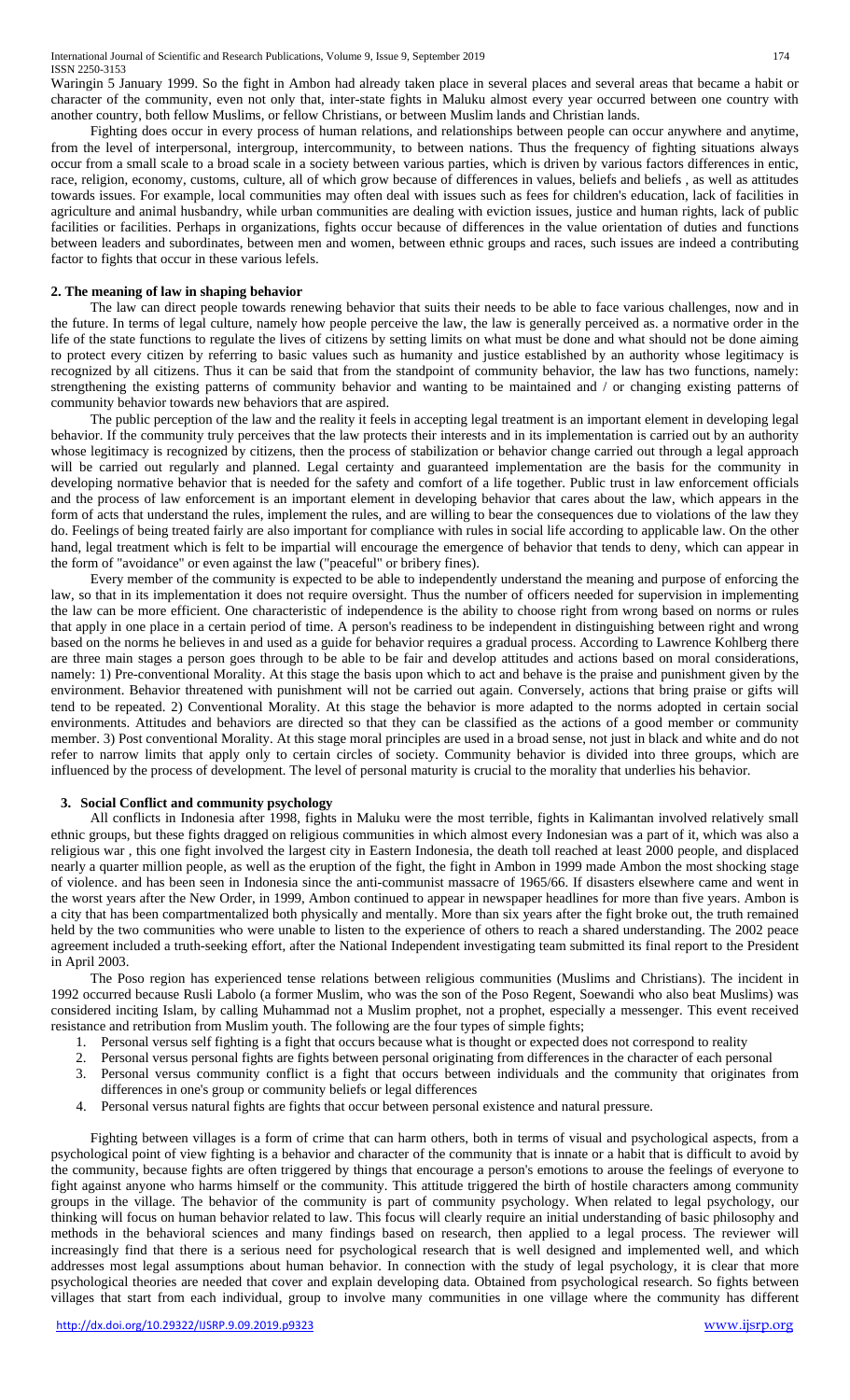characters and behaviors from one another, giving rise to many kinds and models of how to learn the behavior and know each person with their own character. So that psychology as one of the sciences that studies human behavior has an important role in studying how human models are easily provoked or provoked to fight between villages.

Fights between villages that are only triggered by conflicts or misunderstanding problems in the community which is psychologically a character of the community that is always rooted in the attitude of wanting to fight between villages, because in him driven by the desire to fight or defend himself while defending his village when threatened or get pressure or resistance from other villages. The influence of psychology is quite strong on the mental attitude and behavior of each person even though each one is different from one another, but in certain positions the behavior of a group of people or certain community members can be patterned because of the same loss or sacrifice. So that if there are other groups, the victims' parties, as stated above, are easily provoked and rise up to fight or oppose and even commit the crime of fighting they want together.

Fighting is seen from the psychology of law, because psychology must look in terms of morality needs to be studied that the morality problem of a person's actions is not always in the normal level, but sometimes also in an abnormal level, a person in certain conditions can change his mind from normal to not normal, meaning that sometimes a person commits a crime in a state of being aware that the act is wrong, but in certain circumstances the emergence of a particular crime by not realizing the consequences of the action and being able to state that the action is true.

# **4. Village Community Fights**

Fighting between villages is a community behavior that often arises between villages in Maluku, including in Central Maluku district and East Seram district (SBT). Fighting between villages is a community behavior that is hard to leave, because fighting between villages includes a strong psychological influence from the souls of the perpetrators of the fight, and it is characterized by small conflicts between them which always carry over into fighting between villages. According to the Village Head of Werinama, (Endang Lesyain) that the driving factor was that the fighting between the village and the community was quickly involved in a fight between the villages because of revenge. This revenge stems from individual conflicts, sometimes school children at school and sometimes Youth (teenagers), during football matches or jogging parties. These things are usually the root of the problem that triggers a fight between the villages. Starting with individuals and youth groups and school children. These groups are generally a trigger to be encouraged by the community to fight between villages. For example in 2011 there was a fight between werinama village and bemo village.

Psychological aspects, this attitude is a revenge for the hidden past events and waiting for the right moment they do with a spirit of revenge, finally there was a fight between the youth and spread the community as a fight between the villages. Indeed the psychological aspect has always been the main aspect in a person to do something tangible. If it is associated with his penantantanto Santoso that psychological fights use the power to describe the behavior, both open and closed behavior, which is offensive or defensive which is accompanied by use power in others. From the aspect of legal psychology, this kind of behavior is the wrong behavior according to the law, because the revenge factor can give birth to crime by fighting between villages. According to the Werinama village secretary, Usman Elsunan, the factors that led to a fight between the villages due to misunderstanding between the two groups, for example there was a werinama youth group and a Bemo village youth group, there had been a fight because of misunderstanding. The results of this interview show that the werinama and Bemo communities have a complacent priority attitude, where each village is more likely to maintain the country's identity with the power of groups that are incorporated in youth and the community who at the same time defend their country's identity.

The psychological aspect, is a very strong factor, which emerges suddenly because of a sense of friendship that goes beyond the limits of patience so as to cause marriage between youth and involving the community. From the aspect of legal psychology, the behavior described above by the village secretary informant is wrong behavior according to the law, because the power of youth should be used to form ukhuwah soldaritas in creating a more peaceful and peaceful atmosphere in society, but this is the opposite, used to do things things that are against the law.

According to Former Head of Youth Werinama, Patti Waraiya, that the factors that encourage fights between villages were because, misunderstandings and misunderstandings came from incorrect information so that the people involved did not know the root of the problem, for example there was a fight between werinama village and bemo village, village. werinama and Attiahu Village, werinama village with Hatu Mete village. this all happened because of misunderstanding. If related to the opinion of G. orge, that fights that use historical and state labels, usually last a long time, and people increasingly dare to fight. This opinion is connected with the reality in the village werinama always feel victorious in each fight with other villages because they feel the village is large, the population is large, so they quickly get involved in a fight between the villages. From the psychological aspect, the werinama community felt that we were a big village when they lost to small villages, moreover the werinama village was the capital of the subdistrict, besides the large number of population, the village area was also large, this factor from the youth felt proud and did not hesitate to fight the village whoever wants to fight against werinama village. From the aspect of legal psychology, this kind of behavior is a behavior that is wrong according to the law. Because often fights with other villages, both within the werinama subdistrict and other sub-districts and other districts. For example werinama had a fight with Tehua village, Tehoru village, both villages are the Central Maluku Kabipaten region.

According to the Head of Youth Werinama, Mustafa Wala, Factors that encourage young people to get involved in fights between the villages because of the youth togetherness in facing threats from other village youths and that is self-esteem that must be maintained, as well as maintaining werinama village from threats from other villages is a fixed price and not take a step back if there is a threat from another village. He further stated that, if there was information that the werinama community received threats or beatings from other villages, the youth who responded first, if youth said they had to fight and respond to their actions, the community was ready to help the youth. this action was a strong psychological influence because the werinama villagers felt that their village was greater than other villages, because the area was large and the population was large and it seemed that their ancestors' past at war with other villages always had victory. And the history of the past is always told from generation to generation until now still held by the community.

Such statements are an encouragement from their souls to maintain the self-esteem of werinama people and youth identity, this is because of the strong psychological influence in youths and werinama village communities. Which is seen from the aspect of legal psychology is wrong. When associated with the opinion that a fight is a form of natural conflict that is produced by individuals or groups, because they see have different attitudes, beliefs, values or needs. When linked with Santoso's opinion, that the fight occurred because psychologically using the power to describe the behavior, both open and closed behavior, which has the character to attack or survive accompanied by using force on others. Likewise Golbang's opinion, that a fight as a behavior that is an action system has a conflict when the system has two interests or two goals that are not the same, seen from this description illustrates that community psychology determines a fight or not depending on the interests of each person and group that have different interests.

Associated with the results of interviews with the head of werinama youth Mustafa Wala above, it shows that there are similarities in the opinion of the Golbang with the reality that exists in the village of werinama, as stated by the head of youth, where if there are matters relating to the interests of the youth and the village of werinama, they have united to face it or fight because it has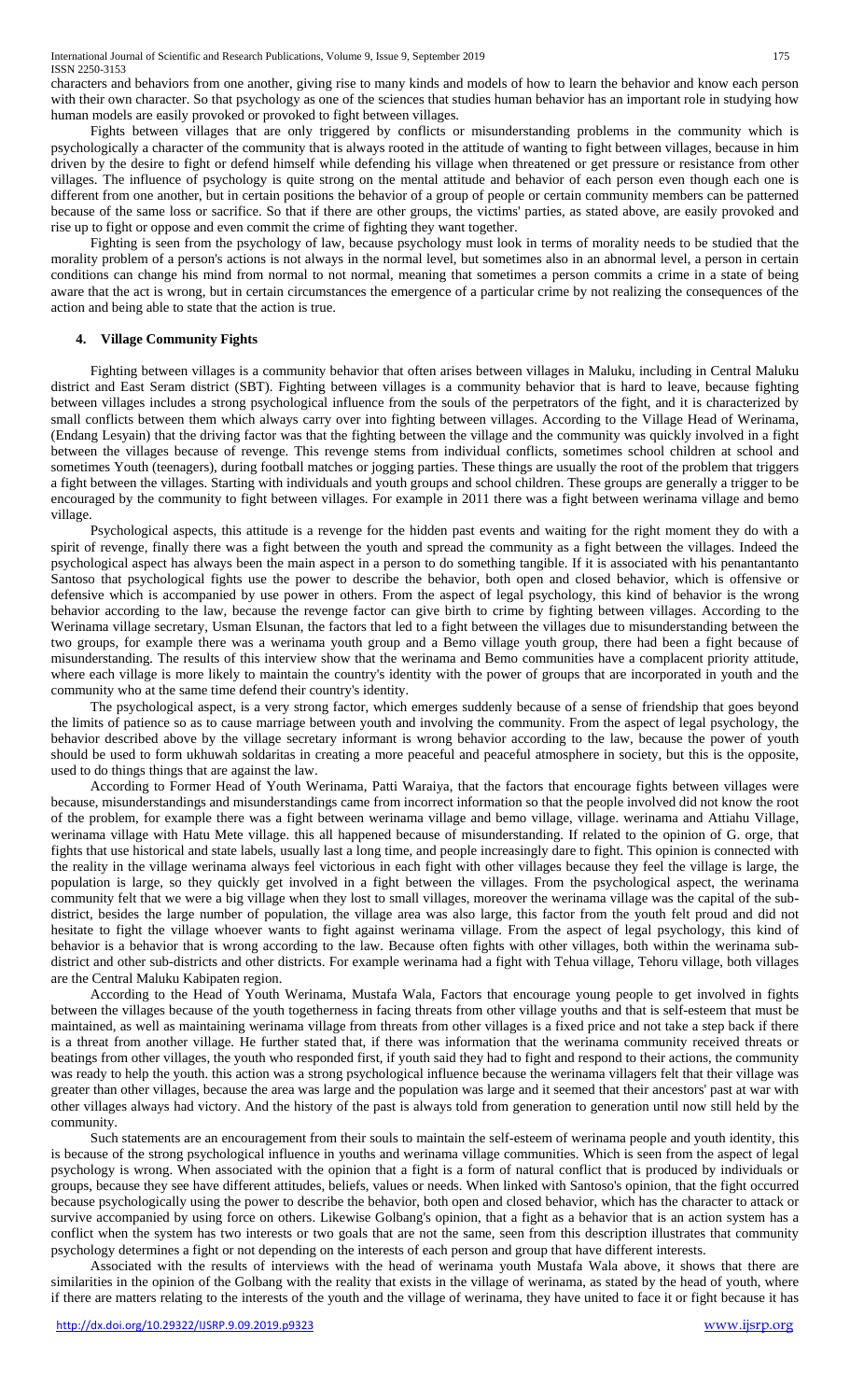International Journal of Scientific and Research Publications, Volume 9, Issue 9, September 2019 176 ISSN 2250-3153

different interests, where they feel that if there are villagers werinama get threats or beatings from other villages, then the young people who first make a defense by involving the wider community. Santoso argues that psychological fights use power to describe behavior, both open and closed behavior, which is offensive or defensive, accompanied by the use of force in others. This shows, there are similarities in the statement as stated by the head of werinama youth, Mustafa Wala, that werinama youth fight on the basis of encouragement from their souls to fight with the spirit of togetherness of werinama youths who use physical force to attack the bemo village openly and do the attack by using the power of youths fought with the village of bemo to damage the residential population. The attack triggered open violence, namely fighting between citizens, as well as hidden violence (latent conflict), as Santoso argued that the fight could commit four violence, namely open violence, hidden violence, aggressive violence and defensive violence.

According to Alo Liliweri that: A fight is a conflict or dispute because there are differences in kebthan, values and motivations of the actors involved in it. A fight is a relationship of conflict between two or more parties (individuals or groups) who have, or feel they have, certain suggestions but are overwhelmed by thoughts, feelings, or actions that are not in line. If it is related to the statement of the young werinama above, it shows that there is a relationship between the statement and the description of the fight voiced by Alo Liliwery above, that the fight can occur because there are unequal interests, or natural disputes generated by individuals and groups. According to one of the Werinama youths, Adam Wala, stated that the factor that encouraged the fighting between the villages was the attitude of concern seeing friends who were beaten by teenagers from other villages, finally we werinama youth agreed to take revenge. This has happened with bemo village youth. From this statement when connected with the opinion, Alo.Liliwery, that the fight is a form of natural conflict that is generated by individuals or groups, because they are involved in having different attitudes, beliefs, values or needs. From this opinion when viewed from the statement of Adam Wala above, it shows the similarity because the beginning of a fight occurs is from an individual and then involves a group, which occurs in the youth weramama said adam wala, like that, they are involved in a fight because of the solodarity of friends who are victims, finally they are involved in providing assistance or jointly resisting by engaging in relationships between young people and creating community involvement.

When connected with Golbong's opinion, that a fight is a behavior that is an action system has a conflict when the system has two interests or two goals that are not the same. From this opinion it is connected with the results of interviews with Adam Wala, where they are involved in fights because there is a different system, namely their involvement in fights because of friendship or defending friends. This means having two different interests where the opponent may not because of defending friends but because mistakes made by someone, while those who defend not because of seeing the object of the problem, but seeing only friends who are victims, this means that the opinions of the Golbang and attitudes that occur in the werinama youth have an element of similarity. According to Azwar, a werinama youth leader, stated that the factors that encourage fights between villages started from the youth, and those who pushed quickly became involved in fights because they felt that the youth solidarity was quick to respond to the problems that occurred between werinama village and other villages. between Bemo and Werinama villages in 2011. When associated with the opinion of Alo Liliweri fighting is a form of natural conflict generated by individuals or groups here we solidarity of youth groups is very strong in werinama village, soldaritas was carried to the community in general, it it can be proven that there was a fight between the villages and the community was quickly involved in it because of solidarity in maintaining the country's identity.

According to Gabral, the leader of the werinama youth, a factor that led to a fight between the villages due to friendship in friendship, where friends who were victims had to get help from us, so we also gave help by way of retaliation, hitting other youths who hit our youth. fights between youths and spreads into fights between villages If related to Santoso's opinion that fights psychologically use power to describe behavior, both open and closed behavior, which is offensive or defensive which is accompanied by the use of force on others. From this opinion, if related to the above statement, it shows the similarity between the santoso opinion and the reality in the werinama community, where the power of youth or adolescents is made as a defender of youth and the village. And the defense arises when the werinama youth or werinama village is threatened by another village. The same thing was stated by Kamri Ahmad, that there was oppressive violence, or open fighting. As what was done by the werinama youth against the bemo village was a form of oppressive violence, where the werinama youth entered the bemo village to fight in the form of a fight between the villages, so that with the fight several houses of the bemo villagers were damaged.

According to Yusuf Tanamal, a werinama youth, that the factor that caused a fight between the villages was due to a strong sense of friendship, so that if a friend who could be beaten from another village, then we also tried to retaliate. Therefore our selfesteem is from youth and at the same time the self-respect of the werinama country. From this statement, it shows that the nature of the complexity of youth complec is higher which maintains the identity of youth and the village of werinama, so that with the strength of the youth they can fight between one village and another. From this statement when it is related to the opinion of Alo Leleweri, that a fight is a form of natural conflict that is produced by individuals or groups, or a fight is a relationship between two or more conflicts (individuals or groups). This opinion, if related to the fact conveyed by the youth figure Yusuf Tanamal, shows there is an element of similarity, where friendship becomes a force that can bring youth or adolescents to retaliate against people committing crimes against their friends. This has never happened between werinama village youth and village youth bemo. When related to George's opinion, that fighting with the use of historical literature and maintaining the identity of each village and self, makes people more courageous and stimulates the formation of the concept that each country cannot be defeated by other countries.

This opinion when connected with Yusuf Tanamal's statement above has a very strong correlation, because by using the power of youth and maintaining youth identity as well as their village identity werinama involved in a fight between the villages. When related to Van Klinken's opinion, that in West Kalimantan there was a conflict between the Dayaks and Madurese in 1977, which also brought many victims. In Werinama got into a fight between werinama village with Bemo village, werinama village with Hatu Mete village as well as Hatu Mete village other villages. When related to Trijono's opinion in 2001, the Ambon fight was bloody as a result of the youths of Mardika Yacup Lauhei and Nursalim, which developed into a bloody Ambon conflict in 1999 and claimed considerable lives and property. Fighting between werinama youth and Bemo youth was also supplied by the youth and finally a fight broke out between werinama village and bemo village .. although there were no fatalities, but several residents' houses were also affected due to damage by werinama youth. From the interviews and opinions of the experts above, when viewed from the aspect of a legal psychologist, it is a wrong behavior according to law, because young people easily enter the village area of bemo doing fights and destroying residents' settlements. From the social aspect, the relationship between the villagers of werinama and bemo villages was severed. Viewed from the aspect of legal psychology is wrong according to the law.

According to the Talib Waraya Community Leader (Victim), the factors that encourage the community to get involved in a fight between the villages quickly, because the conflict so far has not been resolved legally, but only resolved as a family, so it seems to the community that fighting is okay will be solved later by the Village Head between the two villages. It is this impression that the community feels that they can commit crimes of any kind between one citizen and another, or one village with another village must be settled amicably. According to him, if every case of a fight between villages is resolved through legal procedures, then the frequency of fighting between the villages may be less, but as long as each fight occurs between villagers and other villagers, and continues to be resolved as a family, then fighting between villages continues to recur time after time, he stated that for example the werinama village, there were many conflicts with other villages and often traveled several times, because no perpetrators were subject to legal sanctions.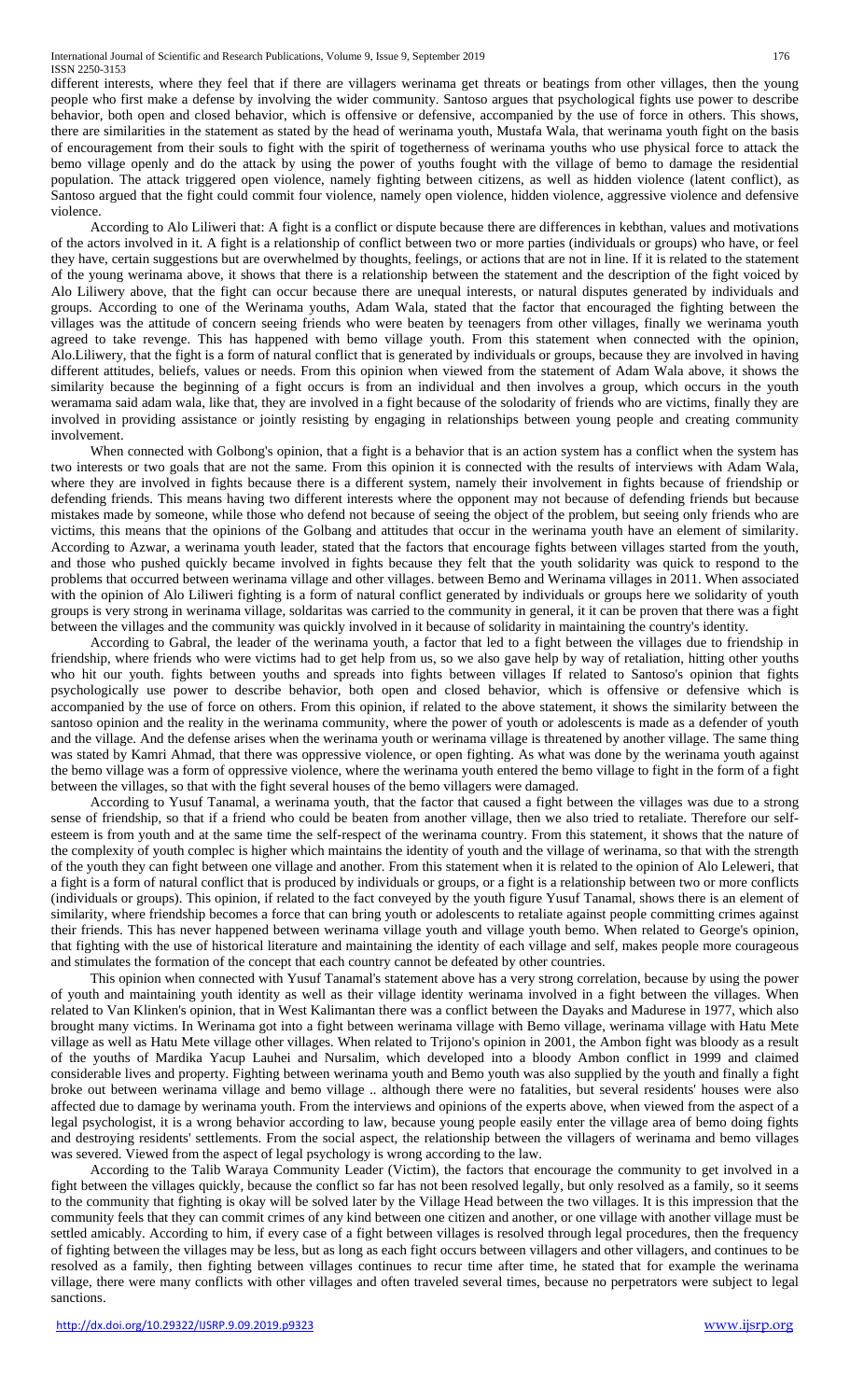According to him, he had filed a case of beating his younger brother by a group of young men and he was submitted to the police and proceeded to the court and the perpetrators were given a 1 year 6 month sanction, eventually the community was afraid that every fight between the villages would be brought to court, so according to him and the impact of the sanctions the perpetrators who beat his brother became a lesson for the community not to repeat fighting between villages. And finally, according to him, for approximately 2 years there were no cases of fighting between villages. This shows that if the law is enforced then the community will feel reluctant to fight between villages, but if the law is not enforced then the people dare to fight between villages because for them there is no deterrent effect for perpetrators of crime especially fights between villages. From this statement when viewed from the aspect of legal psychology, the public has dared to fight because it has never been punished according to applicable law, but only given customary sanctions, so that people do not hesitate to fight between villages, but from this statement there are psychological factors that influencing them, namely the community is afraid of legal sanctions carried out by the state namely prison, it is seen from the statement of Talip Waraya above, where he once filed a group of youth in werinama police and arrived at the court and finally the perpetrators were subject to the law of 1.6 months, becoming a lesson and psychological impression that if you do a fight and brought to the police station and get to the court must be punished. the influence of psychology is the basis for people not to fight between villages.

According to Community Leaders, Abdullah Tif Rumadan, that the factors that encourage people to get involved in fights between villages quickly are because, since the formation of these villages, there were already fights between community groups, so that after the formation of the villages these characteristics are now carried over and if there is conflict in the community quickly contacted to fight between villages, because they have been accustomed to from the beginning besides that every village feels superior to other villages, and each village wants to win and does not want to lose from other villages. The results of this interview when connected with George's opinion that the fight using the historical ljarah and defending themselves and their respective countries, made people more courageous and stimulated the formation of the perception that each village had a power that could not be defeated by other villages. fights can be continued between the villages for generations with self-defense mechanisms and the village being expressed through social feelings, attitudes and behaviors between villages eventually becoming the character of the community. This opinion when connected with the results of interviews with Abdullatif Rumadan, shows the many similarities between George's opinion and information from the informant earlier, where the werinama villagers think a lot in memory of the past how the greatness of their ancestors when seizing the werinama village from other forces, this means that the werinama community did a lot of fighting between the villages because they remembered the success of their ancestors in the past. And that was a story from generation to generation and until now it has always been the basis that the village must not lose to other villages, because our ancestors used to never lose if there is a fight between the villages.

From this statement when viewed from the aspect of legal psychology, it shows that the psychological aspect is enough to influence the community in being motivated to fight between villages, because in the community it has been impressed that psychologically embedded attitudes maintain the identity of their village from their ancestors, where in the past they fought between different community groups and have not got a permanent village as it is now, and at that time they did with a fight between the groups finally carried away until now, if there is a small conflict or individual conflict between the werinama youth with other youth always end in a fight between youth and involving the wider community. From this attitude when viewed from the aspect of legal psychology it is wrong according to the law, because in the fight there must be victims, whether fatalities, persecution and victims of settlement, and all of that is contrary to the legal aspects.

Besides that psychologically, werinama people, feel that their villages are bigger and the number of people is more, then they feel that other villages are small if they want to fight with werinama people, this trait has been carried out until now. This is a form of encouragement from their soul then psychologically carried by society until now. So if the problem involving the village is always intrusive to fight between villages. According to him that the werinama people after the werinama village was formed, there was a division of tasks of the clans, there were clans who had the task of being village chiefs, there were clans who had the task of being priests, there were clans who had the task of being preachers, there were clans who were to be the Landlords. , there are clans that carry the flag of war, there are clans that are given the title of Heroes, if a fight between their village is in front, there are clans who are given the title of Kapitan and there are clans as the Head of Soa, there are clans as Landlords. That is why of these clans clamping if the problems relating to the problems above are the task of the clan, so that if there are other clans that interfere, usually there is an internal conflict of residents in the village werinama, this is also a psychological motivating factor the community is quickly involved in a fight between the villages. This shows that the werinama community still has the power of the group that was formed since the werinama state was formed, and it is maintained until now. And when people fight with other villages, they usually see how the clan reacts with the task for that. When choosing from the psychological aspect of werinama society, it was still carried away by the past conditions which always relied on forces in accordance with the division of clans that had been divided by their ancestors to inhabit this werinama skarang village. When viewed from the aspect of legal psychology it is an act that is indeed encouraged because of the strong psychological influence by defending themselves and their country. If stolen from the behavior of legal psychology is a wrong behavior, because it always accentuates violence on the other side with complex stereotypes, that is, relying on the power of groups to fight with other villages.

According to the Village Official of Tehoru, Farid Samalehu, stated that: usually those who fight are youth with youth or groups with groups that happen to be from different villages. So it's not a fight between village and village. this statement shows that in this village differentiates fights between youth groups and fights between villages. Continue to say that there are fights between youth or adolescents because of alcohol consumption, and many occur at the time of the crowd, for example, marriage parties, soccer matches and visits to places tour of the dam kawanua. this statement when connected with Santoso's opinion, that psychological fights use power to describe behavior, both open and closed behavior, which is offensive or defensive which is accompanied by the use of force in people. This opinion when viewed from the interview above, shows that in Tehoru and Haya Villages there are also frequent fights between youths, using youth as psychologically motivating fights between youths. And with the youth's strength it gives an illustration that villages in Tehoru sub-district is also often involved in youth fights between villages. The informant stated above that there was a fight between the two groups of young people, generally they were drunk.

From the aspect of legal psychology, the fighting behavior between Tehoru youth and Haya youth shows the wrong behavior according to the law, because so far according to information from the informant above that there has never been a fight between Tehoru and Haya villages, but what happened was the youth of Haya village and Tehoru village youth. Attributed to the opinion, A. Juwaila, that fights arise from individuals or groups who have different interests, or different goals, or different beliefs, are related to Kapardist opinions, that people's attitudes in dealing with the problem differ- different, sometimes hating the attitude of certain people, because of certain circumstances, so that the attitude of different people in dealing with a problem and a different situation.

When reported with Brian et kutler's opinion, one of the studies of legal psychology is the psychology of criminal behavior, and the risk of violence, in terms of violent behavior, young people are more involved in fights, both because of conflicts between two or more, this means that youth psychology in Tehoru and Teluti sub-districts were quickly affected by fighting between youths, and another informant stated that the moment when there was a crowd, and it was marked by a wedding party, a football match and a visit to a tourist site namely the Kawanua Dam. When viewed from the aspect of legal psychology was behavior which is wrong according to law. The same statement was also conveyed by the head of youth Tihori (Jalil Hayoto) that, fights often occur because there is a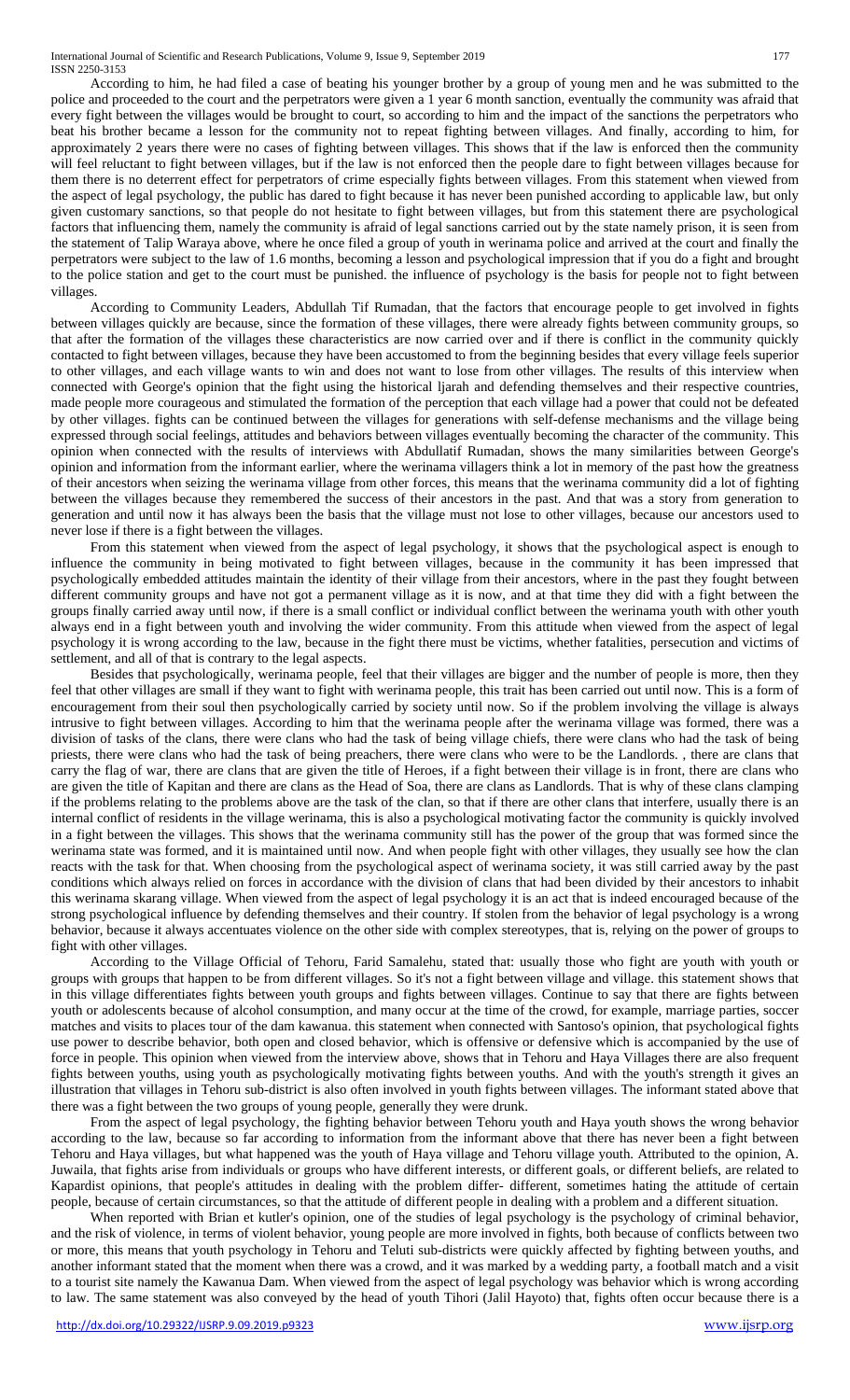crowd, and the trigger for minimizing alcoholic drinks, sometimes also because of reckless carrying a motorbike through other villages, and thank God so far there has been no fight. between villages there are only fights between youth or youth groups.

This statement shows that Tehoru youths have an attitude of supremacy and complexity, where they rely on groups from within themselves to spontaneously fight between youths in Tehoru and Haya villages. When Santoso also stated, that the fight occurred because psychologically using force that describes behavior, both open and closed behavior, which has the character to attack or survive accompanied by using force on others. When related to Miechael's opinion that, for whatever reason, for Negative offenses, because free will has moral responsibility, it is the choices that shape character to eliminate moral character. This shows that the people in Tehoru sub-district were quickly motivated to fight because there was free will that had no moral responsibility, and that meant a psychologically very strong motivating factor. From interviews with several informants from the Tehoru sub-district above it can be ascertained that the understanding of the community in Tehoru and Haya villages, that the village is safe because there is no questioning between villages, but what happens is a fight between youth groups from haya and Tehoru villages. From this informant's statement that in their village there were no large-scale fights, but sometimes there were minor conflicts, but that was only temporary and was usually from youths of both sides. From this statement shows that the community's understanding of fighting between villages is that there must be involvement of residents of one village, and in the fight there must be loss of life and property, then the fight between the youth is not a fight between villages that are not dangerous to the level, nor do they enter category of big fight and does not endanger the general public.

According to the Head of the Village of Laimu (Abdullah Kumkello), that the Laimu community is progressing and there is no fighting between the villages, because the community has a lot of education and almost all educational institutions ranging from elementary to secondary level are already in Laimu and now it is the capital of Teluti District and also many have been highly educated so there are not many problems that harm society. But sometimes there is a minor conflict of a group of youth but not in the name of the village. From the interview with the head of Laimu Village, it was shown that the people in Teluti sub-district rarely fight between villages, because many have been educated, ranging from elementary education to tertiary institutions, according to the village head, these factors make people not involved in fights between village. Besides that, according to him, the community is now busy with trading business from village to village smoothly because cross-border transportation is already good, so people are busy looking for money, so thoughts of fighting are not appearing in their minds. But on the one hand he stated that there were often fights between the youths of Laimu village and other villages, but it did not involve the community, and if after all there was a conflict between youths, usually resolved by themselves between Laimu village and other villages who were fighting with the children laimu youths, and to date nothing has been resolved in the Tehoru Sector Police.

According to the Laimu village secretary, with the belief that the community was less involved in fighting between villages, only youth groups often fought. When connected with the opinion of Charles Piecer, with the method of tenacity, that people hold fast to their beliefs about other people, because he knows that they are right and good. These beliefs are always held, even when confronted with conflicting evidence, he still does not accept. From this opinion, if related to the statement above, where community leaders are convinced that the community will not fight between villages, and there are only fighting between teenagers or young people. This belief has been held by them and believes that their village will not fight between the villages in the future. This shows that they are confident in their current situation, and even though at one time they might be involved in a fight but they still sure that the community is good and right. This kind of conviction seems to have been stuck in the minds of the community and youth leaders in this village, this happens because so far they have always believed that the community is good and not affected by circumstances that could get them involved in a fight between village.

According to M.Samad Kumkelo, that between Laimu village and Wolu village in 2008 there was a fight between the village, namely Laimu village and Wolu village, but the form of fighting was only a crossroad action so that the laimu people could not pass into Tehoru sub-district and Central Maluku Regency. . From the aspect of legal psychology, the people of Laimu and Wolu, in behaving in a fighting attitude only by blocking the road that cannot be passed by the Laimu people to the capital city of Tehoru district and Masohi city, the capital of Central Maluku Regency, this attitude can be said to be a good attitude because there is no physical contact can sacrifice the community in terms of settlement or loss of life. According to the head of Wolu Village, Abdullah Halau, said that "We are in wolu, there are quite a lot of people, but in our village, criminal acts rarely occur, even compared to neighboring villages such as the new Teluti village, or laimu village, the communication of the community is good. There was a fight between Wolu village and Teluti village only in 2017, but it did not cause casualties. Further it was said that wolu youth had fought with young Teluti villagers, but there were no fatalities, only injuries but were quickly resolved in the Tehoru sector police, this shows that in Teluti sub-district fights often occur, but the volume was insignificant, and shows that the community has advanced and has a high awareness, because the fight did not bring benefits, there are only losses in the form of physical casualties or property. From a psychological point of view, the youths of wolu village seem to be less influenced by factors that encourage them to get involved in a fight. From interviews with informants in Tehoru and Teluti subdistricts, it shows that their perception of inter-village fights, if fights occur on a large scale and result in casualties and property, they admit that frequent fights between young people, and fights are group fights not a fight between villages.

#### **5. Subjective interpretation of law**

Various things that are unfavorable in the development of law-conscious community behavior, as part of national and state life, are still exacerbated by two things that are very influential in shaping behavior: a culture of feudalism and paternalism that opens up many opportunities for those in power at various social levels to make their own rules or carry out subjective interpretations of existing laws and regulations, so that the same rules can be interpreted differently by different officials, in different regions or in different periods of time. There is a cultural tendency to avoid open conflict and find a way of compromise that causes people to often run into alternative conflict resolution procedures outside the court, even though this form of alternative settlement is strongly influenced by the power or status of the parties involved in the process. This naturally reduces the authority of law enforcers such as judges, lawyers, police, and so on and decreases public confidence in the justice system and the law enforcement system itself. What is the meaning of reality seen from the learning approach in the context of forming behavior according to instrumental and observational learning mechanisms?. The fact that there are often rules that conflict or are inconsistent with each other will cause confusion, both at the level of the implementer and those who are subject to these regulations. Whereas to be able to occur the process of forming behavior in accordance with that recommended by certain regulations, the first requirement that must be met is that the people involved in it must understand clearly, what is meant by these regulations. As a consequence, conditions where there is confusion are clearly not situations that allow for the formation of behavior in accordance with the rules. The existence of the application of the law differently, depending on the status and power of people who participated in the settlement process as well as on the status and power of individuals who are subject to the law, causing the consequences of the law/regulation can not be done consistently without exception. If these conditions are not met, then the formation of the behavior intended by the law will not occur. The fact that people who have power often gets reinforced consistently will make it a model for holders of power at a lower level. As a result, more and more owners of power at lower levels emulate the behavior patterns of higher leaders. However, unfortunately this example is less common in terms of obeying the law without exceptions and more often in terms of obtaining different and favorable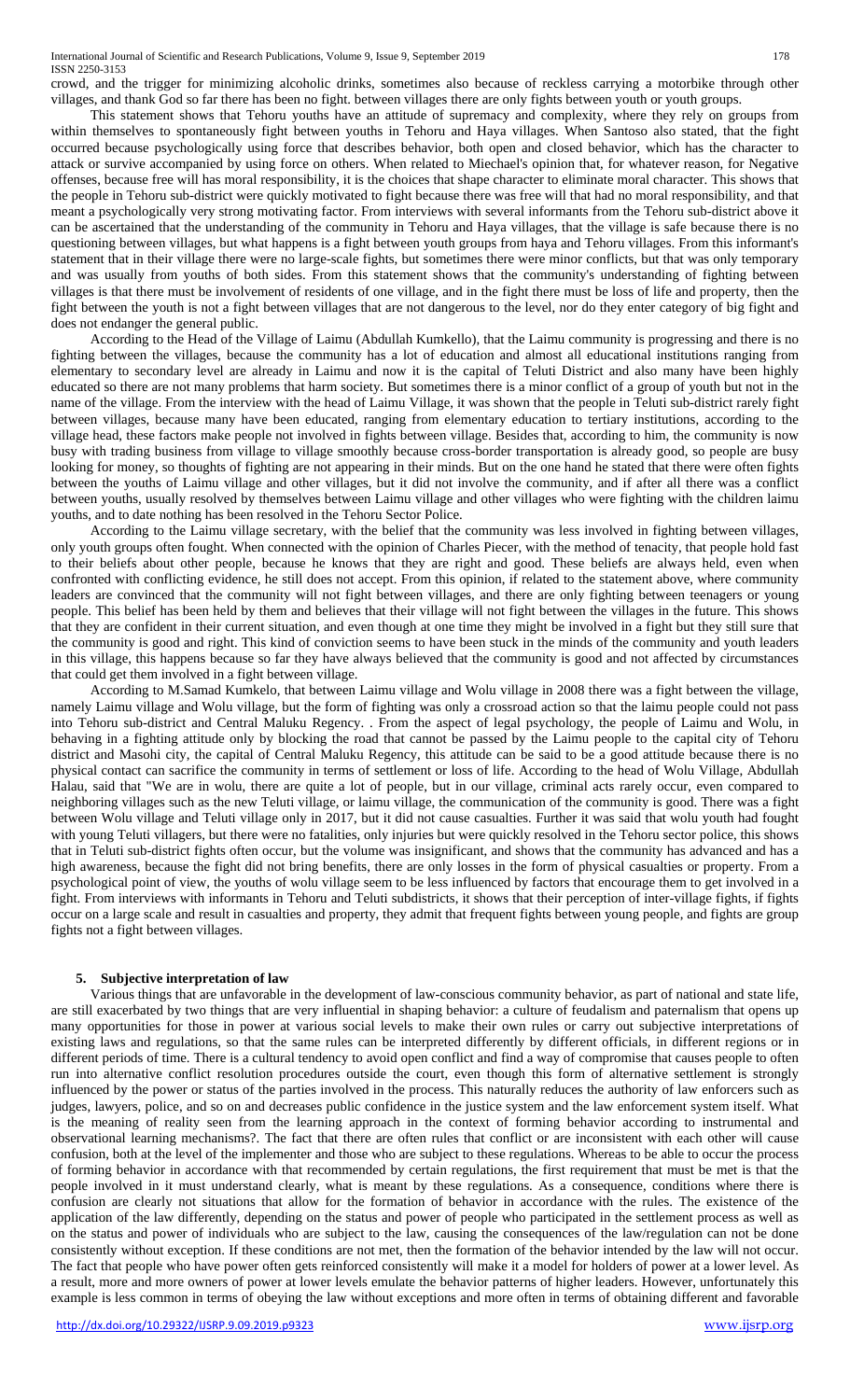treatment, according to their position or power. This seems to explain the increasing practices of corruption, collusion, conflict and nepotism among the authorities at various levels in our country. In other words, written law which contains instructions or notices regarding expected behavior and sanctions which are consequently ineffective because it cannot be implemented consistently and generally applies without exception.

On the other hand, the things that want to be prevented by law, namely the existence of different treatments for people with different statuses, actually become increasingly thriving among the holders of power. This is because they observe a lot of examples from higher authorities, which shows that "disobeying the law consistently and without exception" actually gives positive consequences (reinforcement) on them. In such conditions it would be very difficult to hope that consistent enforcement of the law without exception will be upheld. However, no less important to contemplate is the consequences that might occur if such conditions continue. In this case there are a number of things that might happen: Those who feel disadvantaged will try to fight for improvements through the ways that are possible by law. These alternatives are increasingly likely to be chosen if the situation and conditions allow and enough members of the community have knowledge and are willing to act assertively to seek change (have high self-efficacy). If the situation and conditions do not allow the alternative above or the alternative has been tried but it does not produce results there will be feelings of frustration. With a certain stimulus as a trigger, this frustration can easily turn into aggressive behavior. Observations of past experience show that in power-oriented cultural patterns, people of low status usually seek protection in collectivity (Lev, 1991). Bandura (1986) found more or less the same thing, that is if enough people have high self-efficacy, then they tend to protest and collective efforts to change the situation.

Such an attitude can give birth to new social structures in society that can influence legal policies for the resolution of any problems or criminal actions or fights between citizens that are happening in the community, both traditional and modern society, when faced with a problem or social conflict. If related to community hostility in Central Maluku and East Seram districts, it is our concern that social life in the two regions requires a strong cometment from all communities to overcome these conflicts and collaborate collectively between law enforcers with components community components from these two regions. With this action it is possible to create harmonious social relations in the midst of society and achieve legal order or legal observance from the community.

#### **IV. Conclusions**

- 1. Fights that occur in the Eastern District of Seram generally originate from individual conflicts then involve the community, and the dominant ones in the fight are adolescents, or youth, then school children and community involvement, the volumes of fights in East Seraten District are higher, and it was marked by repeated fights between villages in werinama and other villages within the werinama sub-district and outside the werinama sub-district and even in the Central Maluku regency, factors that encouraged rapid involvement in fights, including, because of revenge, wrong information , misunderstanding, maintaining self-identity and the country, while the victims in the fight are generally victims of settlement, there are no fatalities. the solution is through the village and the werinama police station. Whereas two cases went to court, namely the persecution and the house burning case.
- 2. In Central Maluku Regency, specifically Tehoru and Teluti Sub-districts, fights that occurred were generally youth groups, as well as other groups, while inter-village fights were very lacking, for example, there was an incident between Laimu and Wolu villages in 2008, but it was only by blocking actions the highway so that it cannot cross the Laimu community to Tehoru or to Masohi, the capital of Central Maluku Regency, the driving factor of the youth fights was due to a wedding party, foot ball competition and a visit to the tourist site of the Kawanua Dam. the visit to the dam of kawanua was almost terminated forever, and there were fights between young people, the settlement was usually through villages, and sometimes the Tihotu police station by peaceful means.
- 3. From the aspect of legal psychology it can be said that the fight was not only a physical fight, but a dispute of words that was manifested by physical action, in these two districts there were differences in community attitudes in fighting between villages, in the eastern seram district specifically in Werinama sub-district and Siwa fly sub-district, the volume is rather high compared to Central Maluku district, especially in Tehoru sub-district and Teluti sub-district, but in Tehoru sub-district and Teluti sub-district based on interviews with several key informants that the cause of youth in these two sub-districts was involved in a fight, because it was affected by intoxication. While youth psychology in werinama and siwalalat sub-districts was involved in inter-village fights because it maintained youth identity and village good name. Based on data from the werinama sub-district police sector, the cases handled were approximately ten cases, two of which were proceeded to the East Seram Resort police and followed up to the district court and the perpetrators were sentenced to one year and six months imprisonment. This shows that the psychology of youth in Werinama sub-district tends to fight more between villages because it maintains the identity of the youth and the identity of their village.

#### **BIBLIOGRAPHY**

- 1. Achmad Ali, Revealing the Veil of Law, Revised Edition, Ghalia Indonesia, Jakarta: 2008
- 2. ................, Exploring Empirically Against the Law. PT, Yasrif Watampone, Jakarta: 1998
- 3. ................, Revealing Legal Theory (Legal Theory) and Judicial Theory, Volume I, Prenada Media Group, Jakarta: 2009
- 4. Ahmad Kamri, Role of the Community in the Settlement of Crimes in South Sulawesi, Pt.UMI Thora, Makassar, 2008
- 5. Atkinson, Rita, L, et, l, Introduciction to Psychology, Eght Edition, Harcourt Brace Jovanovich, Publishers, 1996
- 6. A.Jawaila, J, Ambonese People and Changes in Indonesian Anthropological Culture, XXV. Citra Aji Pratama, Yogyakarta: 1995
- 7. Brian L. Cutler (ed), Encyilopedia of Psychology and Law, Volumes I and II, Sage Publication University of Carolina at Chlarotte, 2008
- 8. Brewer, Neil and Kipling D.Willians (ed), Psychology and Law, An Empirical Perspective, The Guilford Press, New York-London, 2005
- 9. Colemen, Jules, (Ed) Harts, Posteript, Essaus on the Post to the Concept of Law, Oxford University Press, 2021
- 10. Contanzo Mark, Psykology Appiifd To Law, translated by Helli Pracitno Sotjipto, with the title "Application of Psychology in the Legal System, Student Library, Yogyakarta: 2008
- 11. Roji Safuan, et al, Anatomical Kominal Violence and Conflict Resulition in Indonesia, Indonesian Student Library, Jakarta: 2006
- 12. Thomas Santoso, Violence Theories, PT, Ghalia Indonesia, Jakarta: 2002
- 13. From, The Anatomy of Human Destructiveness, translated by Imam Muttaqin, with the title "Roots of Social Psychological Analysis of Human Nature, Student Library, Yogyakarta: 2000
- 14. Galtung, John, Peace and Conflict Studies, development and peace, SS Eureka library, Surabaya: 1996
- 15. Galanter, M, The Mdernizion of law, Oxford University Press, New York, 1966
- 16. G. Orge, General Psychology, New York, Jakarta: 2006
- 17. Van Gerry Klinken, Small Town War, Violent Communism and Democracy in Indonesia, Indonesian Obor Foundation, Jakarta: 2007